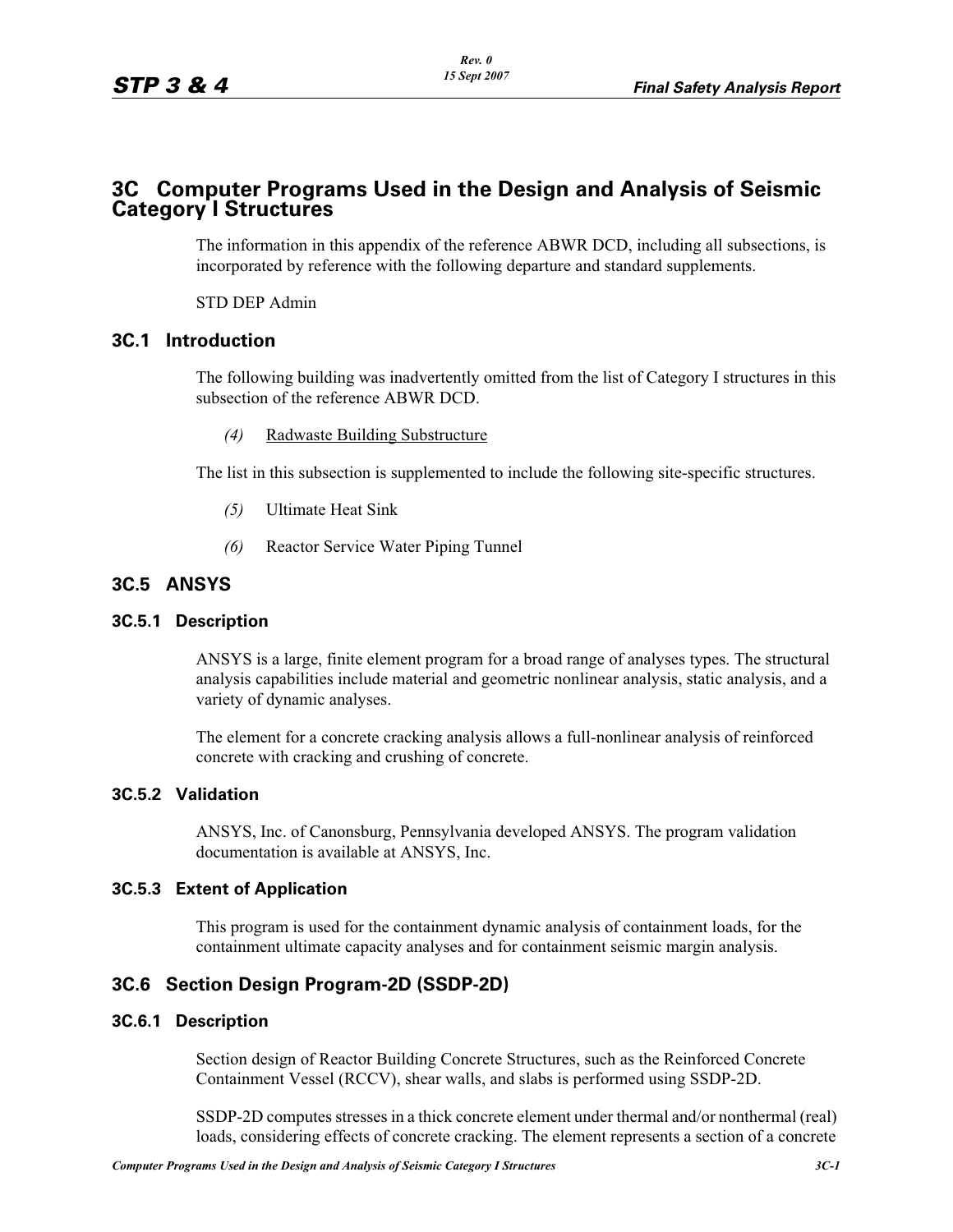shell or slab, and may include two layers of orthogonal reinforcing. It does not include the effect of the orthogonal liner.

SSDP-2D calculates the stresses considering two-dimensional equilibrium conditions of section forces with the existence of thermal loads and concrete cracking. It is assumed in the code that concrete has an anisotropic property and that cracked concrete does not carry tensile forces. Concrete is assumed to have no tensile strength.

# **3C.6.2 Validation**

SSDP-2D is written and maintained by Shimizu Corporation of Tokyo, Japan. Program validation documentation is available at Shimizu Corporation.

### **3C.6.3 Extent of Application**

This program is used for evaluating the Reactor Building (RB) including the RCCV and Control Building (CB).

# **3C.7 NASTRAN**

### **3C.7.1 Description**

NASTRAN is a GE in-house version of the MSC/NASTRAN program which is developed by the MacNeal Scwendler Corporation. NASTRAN is a general purpose computer program for finite element analysis; its capabilities include: static response to concentrated and distributed loads, to thermal expansion and to enforced displacements; dynamic response to transient loads, to steady-state sinusoidal loads, and to random excitation; and determination of Eigen values for use in vibration analysis.

### **3C.7.2 Validation**

MSC-Software Corporation of Santa Ana, California developed NASTRAN. The program validation documentation is available at MSC-Software Corporation.

### **3C.7.3 Extent of Application**

This program is used for the static and Eigen value analysis of the concrete containment, RB, and CB. This program is also used for the static and dynamic analysis of the Drywell Head and containment internal structures.

# **3C.8 A System for Analysis of Soil-Structure Interaction - SASSI**

### **3C.8.1 Description**

SASSI is used to solve a wide range of dynamic soil-structure interaction (SSI) problems, including layered soil conditions and embedment conditions, in two or three dimensions, It was developed at the University of California, Berkeley in 1982 under the technical direction of John Lysmer. The program is based on the finite-element method formulated in the frequency domain using a substructuring technique.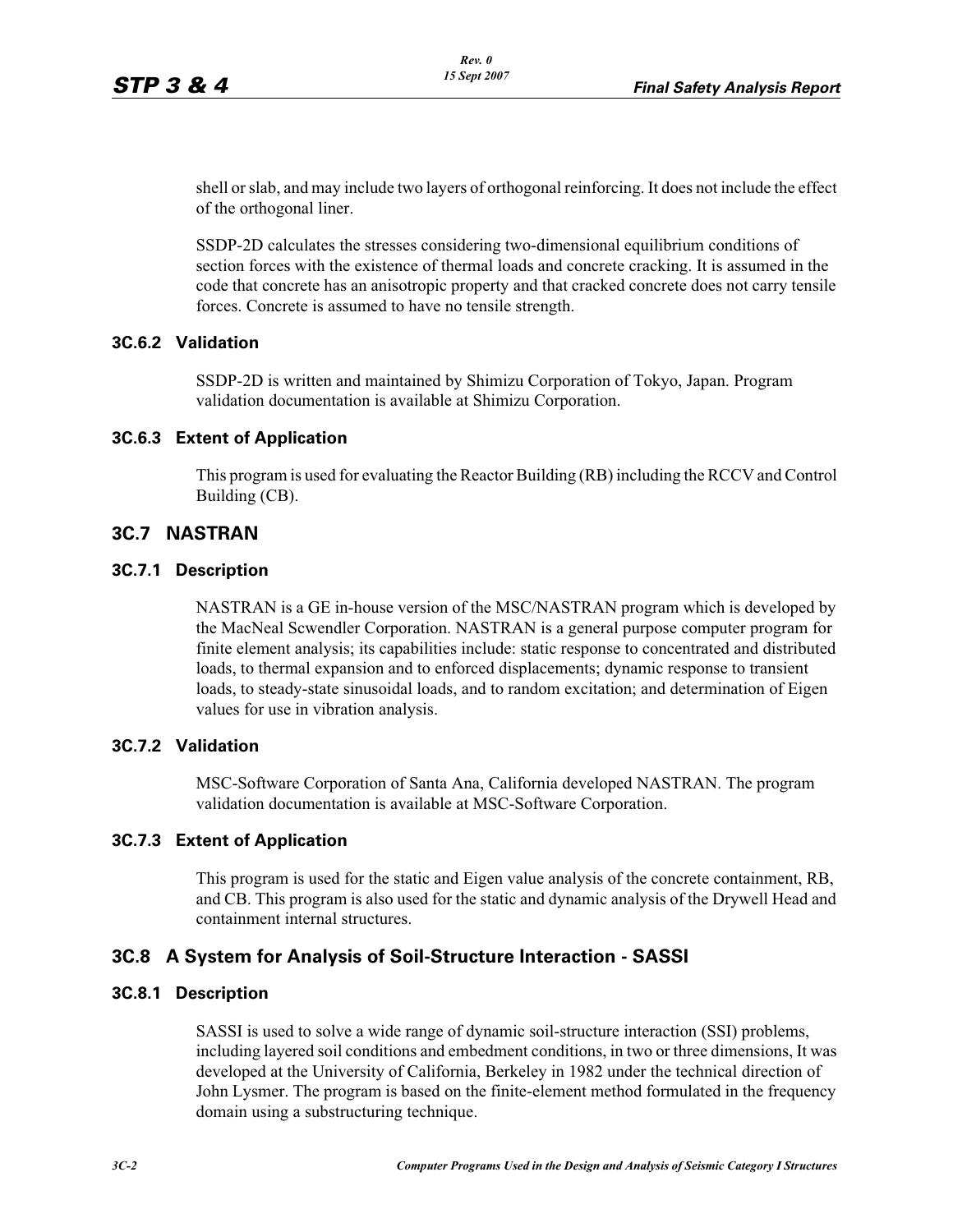# **3C.8.2 Validation**

SASSI was obtained from the University of California, Berkeley. Program validation documentation is available at UC Berkeley.

### **3C.8.3 Extent of Application**

SASSI is used to obtain seismic design loads and in-structure floor response spectra for the Seismic Category I buildings accounting for the effects of SSI.

# **3C.9 Free-Field Site Response Analysis (SHAKE)**

### **3C.9.1 Description**

This program is used to perform the free-field site response analysis to generate the designearthquake-induced strain-compatible free-field soil properties and site response motions required in the seismic SSI analysis. SHAKE is a computer program developed at the University of California, Berkeley, by B. Schnabel, John Lysmer and H. B. Seed in 1972.

### **3C.9.2 Validation**

SHAKE was developed by UC Berkeley. The program validation documents are located at UC Berkeley.

### **3C.9.3 Extent of Application**

This program is used to provide site response motions input to the SASSI analysis for Reactor Building, Control Building and Ultimate Heat Sink.

### **3C.10 GT STRUDL**

### **3C.10.1 Description**

GT STRUDL (Structural Design Language) is a subsystem of GTICES (The Georgia Tech Integrated Civil Engineering System). It solves structural engineering problems in frame analysis, finite element analysis, static and dynamic analysis, as well as steel and concrete design.

#### **3C.10.2 Validation**

GT STRUDL is developed by Georgia Tech Research Corporation (GTRC). The program validation documents are located at GTRC.